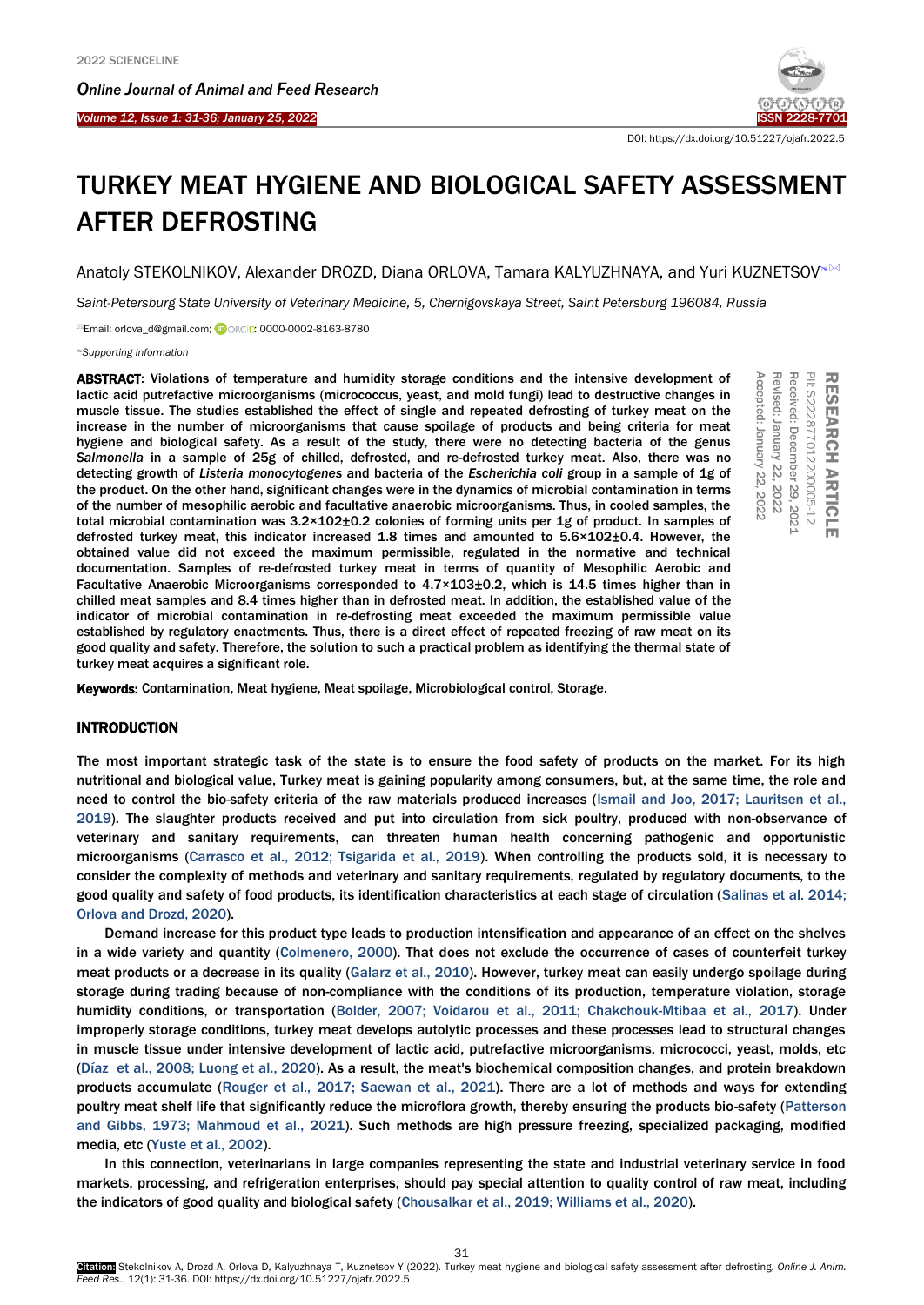The requirements of regulatory and technical documents established the conditions, storage periods, and quality parameters of turkey meat ([Yang et al., 2021\).](#page-5-0)

However, to make a profit, unscrupulous manufacturers can use expired turkey meat to manufacture culinary products intended for direct consumption, which, in turn, can cause poisoning in humans and the development of harmful infections [\(Carroll and Alvarado, 2008; Zhang et al., 2016\).](#page-5-0)

In cases of non-observance veterinary and sanitary rules for raw meat production and circulation and within the framework of state monitoring, it is required to analyze microbiological safety according to the indicators provided by the Customs Union Technical Regulations 034/2013 "On the safety of meat and meat products" (CUTR 034/2013). These indicators are quantity mesophilic aerobic and facultatively anaerobic microorganisms, bacteria of the *Escherichia coli* group, *Staphylococcus aureus*, *Proteus bacilli*, *Salmonella*, *Listeria monocytogenes* yeast, and mold, sulfite-reducing clostridia (Cai et al., [2019\)](#page-5-0).

According to the regulatory documents [\(Prylipko, 2019; Moiseeva and Motovilov, 2020\)](#page-5-0), the shelf life of chilled and frozen turkey meat is advisory and set by the manufacturer. Therefore, to prevent the sale of meat in the trading network that does not meet biological safety requirements, it is necessary to assess it in the conditions of actual product circulation.

The study aimed to establish the effect of a single and repeated defrosting of turkey meat on the increase in the number of microorganisms that cause spoilage of products, as well as being criteria for biological safety.

#### MATERIALS AND METHODS

Turkey meat samples for experiments were bought in retail stores in St. Petersburg, Russia. The studies established the effect of single and repeated defrosting of turkey meat on the increase in the number of microorganisms that cause spoilage of products and being criteria for biological safety. A total of 128 samples of turkey meat were studied, including thigh = 26 pieces, wing =  $31$  pieces, drumstick =  $18$  pieces, breast =  $53$  pieces (Figure 1).



For identifying bacteria of the genus *Salmonella*, 25g of ground turkey meat was inoculated on a selective enrichment medium - tetrathionate broth (Müller-Kaufmann) in a ratio of 1:10. Then they were incubated at a temperature of 37±1°С for 24 hours. After that, they were sub-cultured on two differential diagnostic media, on XLD-agar and bismuth-sulfite agar. Then they were incubated into a thermostat (37±1°C). The cultures were counted after 24 hours, and the final one - after 48 hours ([ISO 6579-1:2017\).](#page-5-0)

On XLD-agar, bacteria of the genus *Salmonella* formed characteristic colonies with a black center and pink colonies with a dark pink center, or yellow colonies with or without blackening. On bismuth-sulfite *salmonella* agar, black colonies with a metallic sheen were formed. The medium under the colonies was colored, either in the form of greenish colonies with a dark green rim, or colorless colonies without color of the medium.

For identifying Listeria monocytogenes, 25g of ground turkey meat was inoculated into Fraser's broth for selective enrichment in a ratio of 1:9. Then it was incubated at a temperature of 37±1°C for 48 h. After that, they were subcultured onto differential diagnostic media: ALOA (Listeria Chromogenic Agar Base Acc. to Ottaviani and Agosti), and listeria nutrient agar, incubated in a thermostat (37 $\pm 1^{\circ}$ C), the inoculations were counted after 24 hours, and the final one - after 48 hours.

On ALOA, listeria grew in blue-green colonies with an opaque rim. On listeria nutrient agar, listeria formed small grayish-yellow colonies with a black halo [\(GOST 32031-2012](#page-5-0)).

Determination of bacteria of the *Escherichia coli* group was by sowing a crushed sample of 1g of turkey meat on Kessler's medium. Crops were incubated at 37±1°C for 24 hours. To consider the growth, a change in the color of the medium and the presence of gas bubbles were noted ([GOST 31747-2012](#page-5-0)).

The quantity of Mesophilic Aerobic and Facultative Anaerobic Microorganisms was determined by inoculation in agar nutrient media. First, a 1g weighed portion of the test meat was minced, and a series of successive dilutions were prepared. For inoculation, dilutions of 1:1000, 1:10000, 1:100000 were taken. The inoculation was done in parallel on two Petri dishes from each dilution. For doing this, 1mL of material, without touching, was pipetted onto the bottom of the dish. Then the material was distributed over the plate with light rotary movements. After this, 15 minutes later, 20 mL of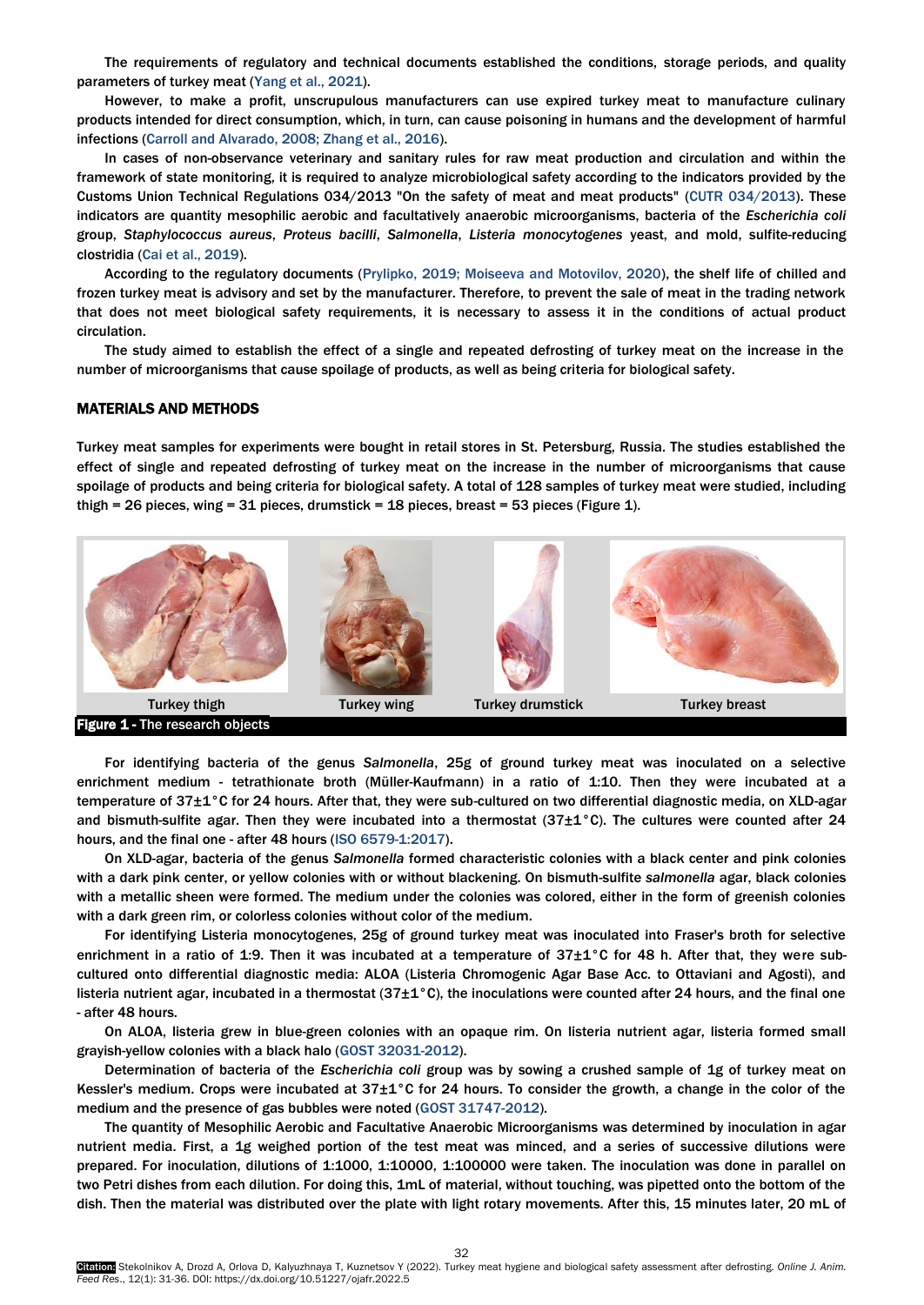defrosted and cooled meat were added peptone agar with a temperature of  $(45\pm1)$ °C. The medium was allowed to solidify and incubated upside down at 30°C for 72 hours. After that, the crops were recorded, and the colonies were counted. The resulting number of colonies was multiplied by the dilution, and then the arithmetic mean was obtained, which was taken as the value of QMAFAnM in CFU/g [\(GOST 10444.15-94\)](#page-5-0).

The data obtained from observation checklists were analyzed using SPSS version 21.0 and then exported to Microsoft Excel to calculate the various scores. Descriptive analyses used mean, standard deviation, maxima, and minima for each category. Scores were assessed according to food safety. The two-sample t-test was used to compare microbiological safety Indicators and microbial meat contamination data sets. Comparisons were conducted by fixed-effects analysis of variance. Data were first tested using quantile-quantile plots or the Kolmogorov–Smirnov test, and variance equality was checked using the modified Levene test. Next, Non-normally distributed data sets and those with a sample size less than ten were analyzed using the non-parametric Wilcoxon rank-sum test for two category cases, i.e., sex (male or female), food safety training status (trained or untrained), etc., and the Kruskal-Wallis rank-sum test was used when there were more than two categories. Statistically significant differences were based on 95% confidence limits, i.e.,  $α = 0.05$  or p < 0.05.

## RESULTS AND DISCUSSION

When conducting microbiological studies on the biological safety indicators of turkey meat of various parts of chilled, defrosted, and re-defrosted carcasses, bacteria of the genus *Salmonella* were not detected in 25g of products. Also, in all 25g samples, there was no growth of Listeria monocytogenes. In addition, *Escherichia coli* bacteria had not been detected when inoculating in 1g of the product in all studied samples of turkey (Table 1).

Significant changes were in the dynamics of microbial contamination in terms of the number of mesophilic aerobic and facultative anaerobic microorganisms. Thus, in cooled samples, the total microbial contamination was  $3.2\times10^{2} \pm 0.2$ colonies of forming units per 1g of product. In samples of defrosted turkey meat, this indicator increased 1.8 times and amounted to  $5.6 \times 10^{2} \pm 0.4$ . However, the obtained value did not exceed the maximum permissible, regulated in the normative and technical documentation. Samples of re-defrosted turkey meat in terms of QMAFAnM corresponded to 4.7×103±0.2, which is 14.5 times higher than in chilled meat samples and 8.4 times higher than in defrosted meat. In addition, the established value of the indicator of microbial contamination in re-defrosting meat exceeded the maximum permissible value established by regulatory enactments.

Considering the general microbial contamination of parts of turkey carcasses separately, it should be noted that the maximum value of the microbial number was observed in the wing, the minimum - in the breast (Table 2). The higher microbial contamination of wing meat can be explained by the larger surface of this part of the carcasses relative to the volume of muscle tissue than the breast and other parts of the carcasses, which contributes to the more active growth of microflora.

Thus, in chilled wing meat, the value of QMAFAnM was  $3.6 \times 10^2 \pm 0.3$ , in defrosted meat -  $6.3 \times 10^2 \pm 0.3$ , which is 1.8 times higher than the value of microbial contamination of cooled samples. At the same time, in the repeatedly defrosted turkey wing meat, the microbial number was  $5.8 \times 10^{3} \pm 0.1$ , which exceeds this indicator in chilled meat by 16.1 times, in defrosted meat, by 9.2 times. On the other hand, the smallest value of the index of microbial contamination was established in chilled breast meat -  $2.5 \times 10^{2} \pm 0.4$ , which significantly increased in defrosted samples by 1.9 times and amounted to 4.9×10<sup>2</sup>±0.2, in re-defrosted samples - in 14.8 times relative to chilled meat and 7.6 times relative to defrosted meat and amounted to  $3.7 \times 10^3 \pm 0.2$  (p<0.05).

| Table 1 - Turkey meat microbiological safety Indicators |                             |                               |                                 |  |
|---------------------------------------------------------|-----------------------------|-------------------------------|---------------------------------|--|
| <b>Indicator</b>                                        | <b>Chilled Turkey Meat</b>  | <b>Defrosting turkey meat</b> | <b>Re-defrosted turkey meat</b> |  |
| Salmonella bacteria                                     | Not detected in 25g         | Not detected in 25g           | Not detected in 25g             |  |
| Listeria monocytogenes                                  | Not detected in 25g         | Not detected in 25g           | Not detected in 25g             |  |
| Escherichia coli bacteria                               | Not detected in 1g          | Not detected in 1g            | Not detected in 1g              |  |
| QMAFAnM, CFU/g (average value)                          | $3.2 \times 10^{2} \pm 0.2$ | $5.6 \times 10^{2} \pm 0.4$   | $4.7 \times 10^{3} \pm 0.2$     |  |
| M±m, n=128; p<0,05                                      |                             |                               |                                 |  |

| <b>Table 2 - Turkey meat microbial contamination (QMAFAnM), CFU/g</b>                       |                             |                               |                                 |  |
|---------------------------------------------------------------------------------------------|-----------------------------|-------------------------------|---------------------------------|--|
| <b>Part of the carcass</b>                                                                  | <b>Chilled Turkey Meat</b>  | <b>Defrosting turkey meat</b> | <b>Re-defrosted turkey meat</b> |  |
| Thigh <sup>1</sup>                                                                          | $3.4 \times 10^{2} \pm 0.3$ | $5.8 \times 10^{2} \pm 0.4$   | $3.8 \times 10^{3} \pm 0.3$     |  |
| Drumstick <sup>2</sup>                                                                      | $3.3 \times 10^{2} \pm 0.2$ | $5.4 \times 10^{2} \pm 0.1$   | $5.5 \times 10^{3} \pm 0.4$     |  |
| Breast <sup>3</sup>                                                                         | $2.5 \times 10^{2} \pm 0.4$ | $4.9 \times 10^{2} \pm 0.2$   | $3.7 \times 10^{3} \pm 0.2$     |  |
| Wing <sup>4</sup>                                                                           | $3.6 \times 10^{2} \pm 0.3$ | $6.3 \times 10^{2} \pm 0.3$   | $5.8 \times 10^{3} \pm 0.1$     |  |
| M±m, n <sup>1=26</sup> , n <sup>2=18</sup> , n <sup>3=53</sup> , n <sup>4=31</sup> ; p<0.05 |                             |                               |                                 |  |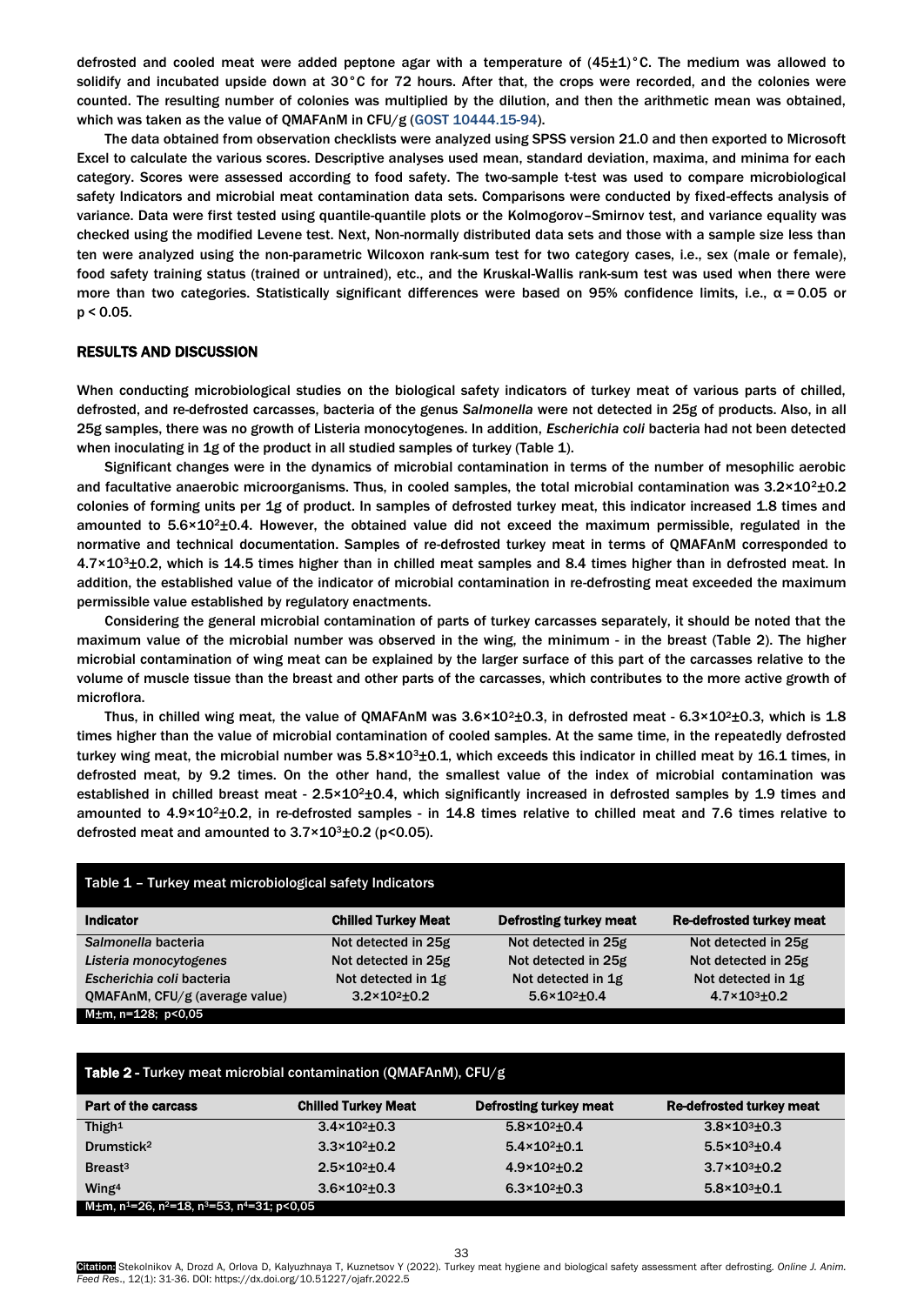As a result of studying the microbial contamination of chilled, defrosted, and re-defrosted turkey meat, it was found that single freezing and thawing of meat affects the microbial contamination of products. Still, the obtained values do not exceed the maximum permissible values and consistent with the works of [Doulgeraki et al. \(2012\)](#page-5-0) and [Yu et al.](#page-5-0) (2021), which describe the positive effect of freezing on extending the shelf life of poultry meat by reducing the activity of microorganisms. However, repeated low-temperature processing of turkey meat and its longer storage contribute to a sharp increase in microbial contamination, including in violation of the requirements for the indicator of the number of mesophilic aerobic and facultative anaerobic microorganisms, which is consistent with the works of [Saewan](#page-5-0) et al. (2021) and [Mahmoud et al. \(2021\)](#page-5-0). It should be noted that single and double defrosting of turkey meat does not lead to the growth of pathogenic microorganisms that constitute the criteria for biological safety - bacteria of the genus *Salmonella*, *L. monocytogenes*, and bacteria of the *Escherichia coli* group, which is also reflected in the works of Yu et al. [\(2021\)](#page-5-0) and [Mahmoud et al. \(2021\).](#page-5-0)

According to Gram, the microbiological study results were also confirmed by microscopy of smears-prints prepared from meat thickness and stained. Looking at least 25 fields of view in smears-prints made from chilled and defrosted meat samples, microorganisms were not detected, or single cocci and/or sticks were recorded, there were no signs of muscle tissue decay. However, in smears-prints from samples of repeatedly defrosted meat in the microscope's field of view, 22±2 microbial cells and traces of muscle tissue decay in the form of destructively altered muscle fibers were established.

The presence of an increased number of microorganisms detected in smear-prints from re-defrosted meat, as well as the excess in the corresponding samples of the permissible value of QMAFanM, is explained by high proportion of destroyed muscle fibers, disruption of the integrity of the sarcolemma, and going beyond the muscle cells of the sarcoplasm, which together contributes to the development of microflora (Figure 2). The structure of the muscle tissue of defrosted meat is moderately disturbed, single ruptures of muscle fibers are observed, which does not lead to the intensive development of microorganisms (Figure 3). While in chilled meat, while maintaining the integrity of muscle fibers and the absence of destructive changes (Figure 4), the index of microbial contamination meets safety requirements.



Figure 2 - Micro-picture of the native preparation of repeatedly defrosted turkey meat, magnification 10×4



Figure 3 - Micro picture of a native preparation of defrosted turkey meat, magnification 10×4



Figure 4 - Micro-picture of a native preparation of chilled turkey meat, magnification 10×4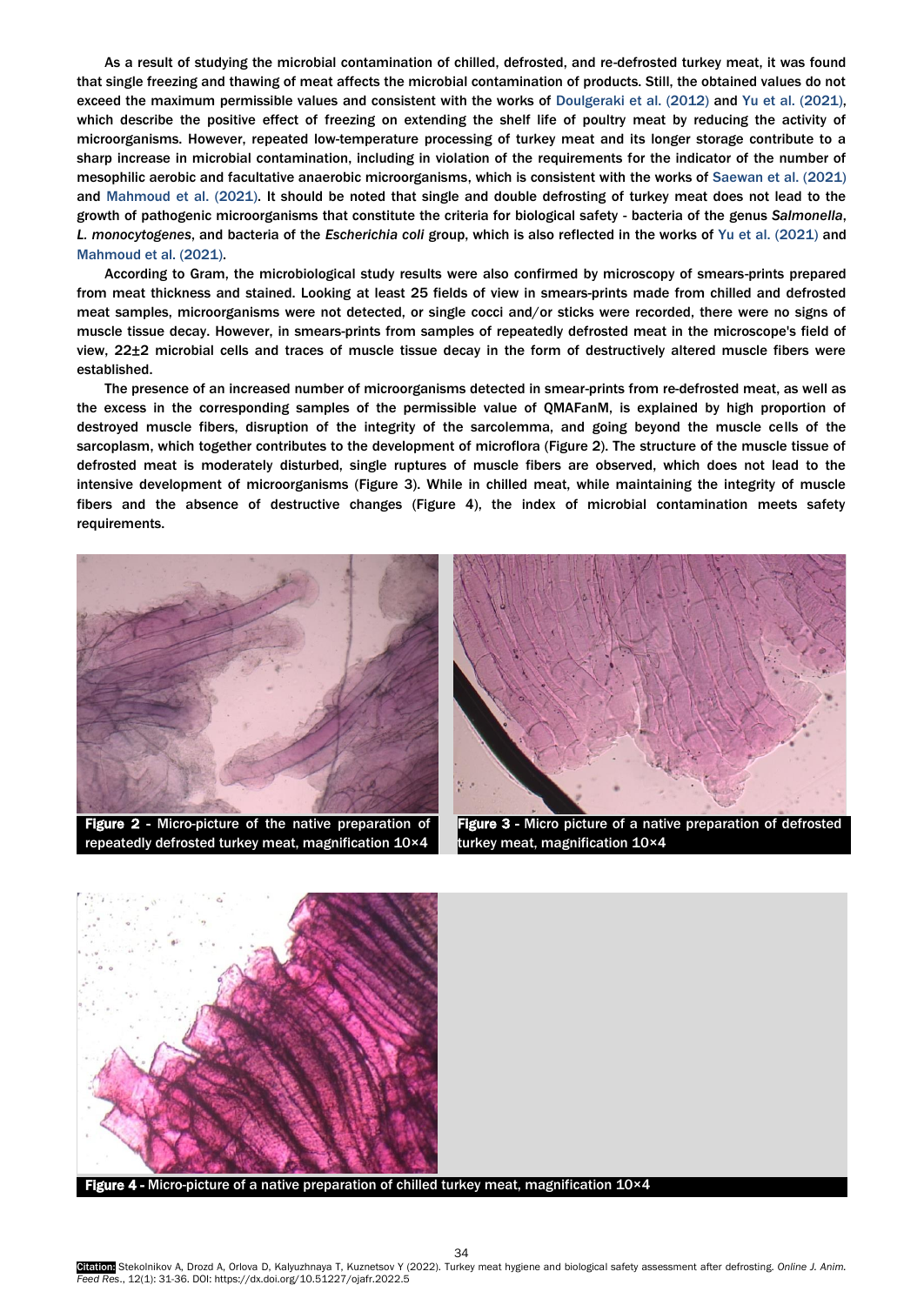## **CONCLUSION**

From the foregoing, it follows that there is a direct effect of repeated freezing of raw meat on its good quality and safety. Therefore, the solution to such a practical problem as identifying the thermal state of turkey meat acquires a significant role. Carrying out microbiological studies, the significant dynamics of the total microbial contamination by mesophilic aerobic and facultative anaerobic microorganisms should be noted. With repeated freezing and defrosting of meat, there was a sharp increase in microbial cells compared to the original chilled material by 14.5 times. This value exceeds the permissible value established in the regulatory and technical documents by 4.7 times. This phenomenon is provoked by a significant breakdown of muscle tissue elements, thereby creating a more favorable environment for the development of microorganisms and, as a result, the appearance of initial signs of meat spoilage in violation of safety requirements.

#### DECLARATIONS

## Corresponding author

E-mail: orlova\_d@gmail.com

#### Authors' contribution

Orlova D, conceived of the presented idea. Kalyuzhnaya T, developed the theory and performed the computations. Stekolnikov A, verified the analytical methods. Kuznetsov Y, encouraged Drozd A, to investigate and supervised the findings of this work. All authors discussed the results and contributed to the final manuscript.

## Conflict of interests

The authors have not declared any conflict of interests.

#### Acknowledgement

The reported study was funded by RFBR, project number 19-316-90022.

#### REFERENCES

- Bolder NM (2007). Microbial challenges of poultry meat production. World's Poultry Science Journal, 63(3): 401-411. Google [Scholar,](https://scholar.google.com/scholar?hl=en&as_sdt=0%2C5&q=Bolder+NM+%282007%29.+Microbial+challenges+of+poultry+meat+production.+World%E2%80%99s+Poultry+Science+Journal%2C+63%283%29%3A401-411&btnG=) <https://doi.org/10.1017/S0043933907001535>
- Cai SHIYU, Worobo RANDYW and Snyder AB [\(2019\).](#page-5-0) Combined effect of storage condition, surface integrity, and length of shelf life on the growth of listeria monocytogenes and spoilage microbiota on refrigerated ready-to-eat products. Journal of Food Protection, 82(8): 1423-1432[. Google Scholar,](https://scholar.google.com/scholar?hl=en&as_sdt=0%2C5&q=Cai+SHIYU%2C+Worobo+RANDYW+and+Snyder+AB+%282019%29.+Combined+effect+of+storage+condition%2C+surface+integrity%2C+and+length+of+shelf+life+on+the+growth+of+listeria+monocytogenes+and+spoilage+microbiota+on+refrigerated+ready-to-eat+products.+Journal+of+Food+Protection%2C+82%288%29%3A1423%E2%80%931432.&btnG=) <https://doi.org/10.4315/0362-028X.JFP-18-576>
- Carrasco E, Morales-Rueda A and García-Gimeno RM (2012). Cross-contamination and recontamination by Salmonella in foods: A review. Food Research International, 45(2): 545-556. [Google Scholar,](https://scholar.google.com/scholar?hl=en&as_sdt=0%2C5&q=Carrasco+E%2C+Morales-Rueda+A+and+Garc%C3%ADa-Gimeno+RM+%282012%29.+Cross-contamination+and+recontamination+by+Salmonella+in+foods%3A+A+review.+Food+Research+International%2C+45%282%29%3A545-556.&btnG=) <https://doi.org/10.1016/j.foodres.2011.11.004>
- Carroll CD and Alvarado CZ (2008). Comparison of air and immersion chilling on meat quality and shelf life of marinated broiler breast fillets. Poultry Science, 87(2): 368-372. [Google Scholar,](https://scholar.google.com/scholar?hl=en&as_sdt=0%2C5&q=Carroll+CD+and+Alvarado+CZ+%282008%29.+Comparison+of+air+and+immersion+chilling+on+meat+quality+and+shelf+life+of+marinated+broiler+breast+fillets.+Poultry+Science%2C+87%282%29%3A368-372.&btnG=) <https://doi.org/10.3382/ps.2007-00213>
- Chakchouk-Mtibaa A, Smaoui S, Ktari N, Sellem I, Najah S, Karray-RebaiI and Mellouli L (2017). Biopreservative efficacy of bacteriocin BacFL31 in raw ground Turkey meat in terms of microbiological, physicochemical, and sensory qualities. Biocontrol Science, 22(2): 67-77[. Google Scholar,](https://scholar.google.com/scholar?hl=en&as_sdt=0%2C5&q=Chakchouk-Mtibaa+A%2C+Smaoui+S%2C+Ktari+N%2C+Sellem+I%2C+Najah+S%2C+Karray-RebaiI+and+Mellouli+L+%282017%29.+Biopreservative+efficacy+of+bacteriocin+BacFL31+in+raw+ground+Turkey+meat+in+terms+of+microbiological%2C+physicochemical%2C+and+sensory+qualities.+Biocontrol+Science%2C+22%282%29%3A67-77.&btnG=)<https://doi.org/10.4265/bio.22.67>
- Chousalkar K, Sims S, McWhorter A, Khan S and Sexton M ([2019\).](#page-5-0) The effect of sanitizers on microbial levels of chicken meat collected from commercial processing plants. International Journal of Environmental Research and Public Health, 16(23): 4807. [Google Scholar,](https://scholar.google.com/scholar?hl=en&as_sdt=0%2C5&q=Chousalkar+K%2C+Sims+S%2C+McWhorter+A%2C+Khan+S+and+Sexton+M+%282019%29.+The+effect+of+sanitizers+on+microbial+levels+of+chicken+meat+collected+from+commercial+processing+plants.+International+Journal+of+Environmental+Research+and+Public+Health%2C+16%2823%29%3A4807.&btnG=) <https://doi.org/10.3390/ijerph16234807>
- Colmenero FJ (2000). Relevant factors in strategies for fat reduction in meat products. Trends in Food Science & Technology, 11(2): 56-66[. Google Scholar,](https://scholar.google.com/scholar?hl=en&as_sdt=0%2C5&q=Colmenero+FJ+%282000%29.+Relevant+factors+in+strategies+for+fat+reduction+in+meat+products.+Trends+in+Food+Science+%26+Technology%2C+11%282%29%3A56-66.+&btnG=) [https://doi.org/10.1016/S0924-2244\(00\)00042-X](https://doi.org/10.1016/S0924-2244(00)00042-X)
- CUTR 034/2013. Customs Union Technical Regulations. On the safety of meat and meat products. Available at: [https://docs.cntd.ru/document/499050564,](https://docs.cntd.ru/document/499050564) [Link](https://docs.cntd.ru/document/499050564)
- Díaz P, Nieto G, Garrido MD and Bañón S (2008). Microbial, physical-chemical and sensory spoilage during the refrigerated storage of cooked pork loin processed by the sous vide method. Meat Science, 80(2): 287-92. [Google Scholar,](https://scholar.google.com/scholar?hl=ru&as_sdt=0%2C5&q=Microbial%2C+physical-chemical+and+sensory+spoilage+during+the+refrigerated+storage+of+cooked+pork+loin+processed+by+the+sous+vide+method.+Meat+Science%2C&btnG=) <https://doi.org/10.1016/j.meatsci.2007.12.002>
- Doulgeraki AI, Ercolini D, Villani F and Nychas GJE (2012). Spoilage microbiota associated to the storage of raw meat in different conditions. International Journal of Food Microbiology, 157(2), 130-141, Google Scholar, <https://doi.org/10.1016/j.ijfoodmicro.2012.05.020>
- [GOST 10444.15-94.](#page-5-0) Food products. Methods for determination of quantity of mesophilic aerobes and facultative anaerobes. Available at: [https://docs.cntd.ru/document/1200022648,](https://docs.cntd.ru/document/1200022648) [Link](https://docs.cntd.ru/document/1200022648)
- [GOST 31747-2012.](#page-5-0) Food products. Methods for detection and quantity determination of coliformes. Available at: [https://docs.cntd.ru/document/1200098583,](https://docs.cntd.ru/document/1200098583) [Link](https://docs.cntd.ru/document/1200098583)
- GOST 32031-2012. Food products. Methods for detection of Listeria monocytogenes. Available at: [https://docs.cntd.ru/document/1200105310,](https://docs.cntd.ru/document/1200105310) [Link](https://docs.cntd.ru/document/1200105310)
- ISO 6579-1:2017. Microbiology of the food chain Horizontal method for the detection, enumeration and serotyping of Salmonella - Part 1: Detection of Salmonella spp. Available at: [https://www.iso.org/standard/56712.html,](https://www.iso.org/standard/56712.html) [Link](https://www.iso.org/standard/56712.html)